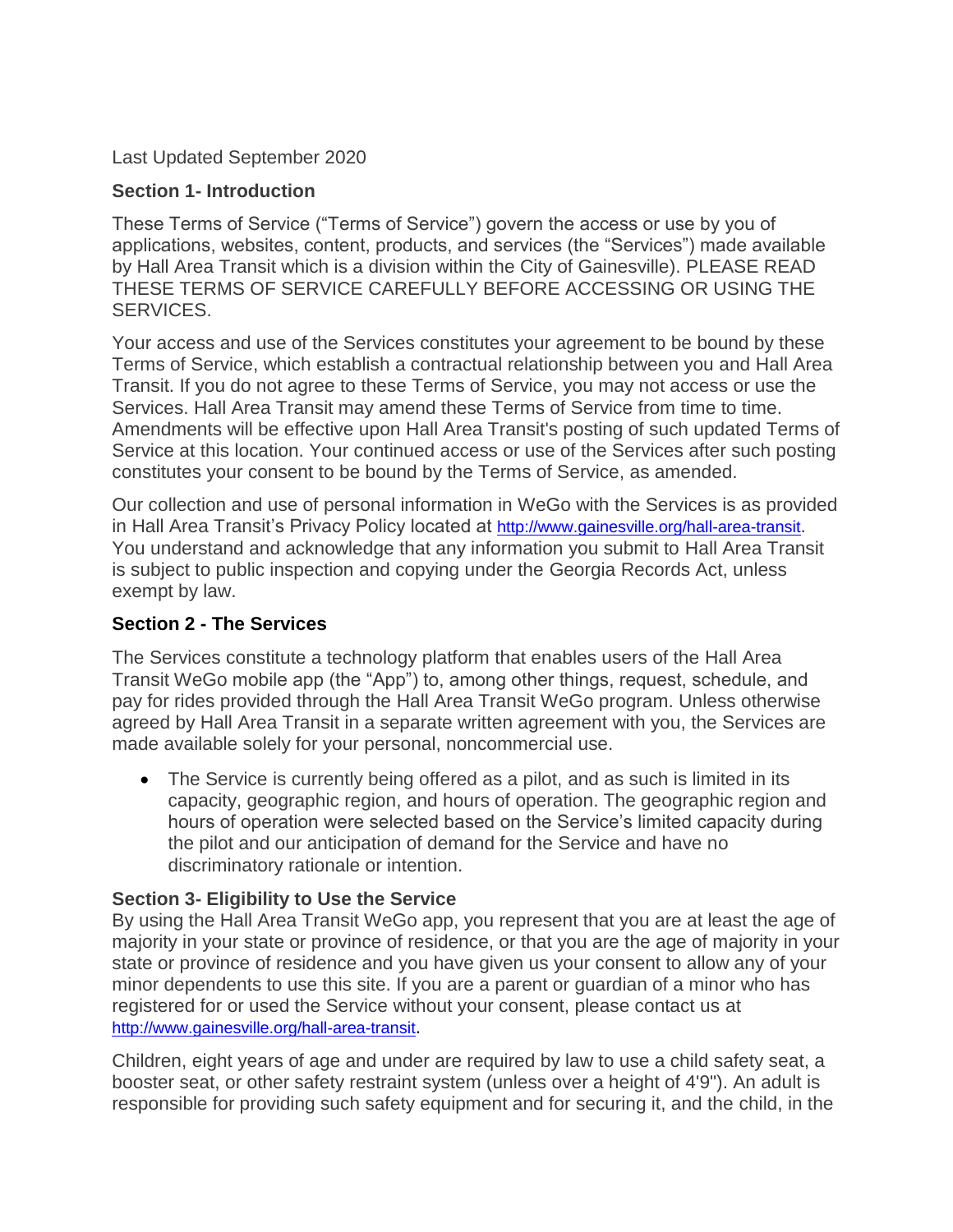Hall Area Transit WeGo vehicle. For this reason, all children age eight and under are required to travel with an adult. Hall Area Transit is not responsible for the safety of the child safety seat or booster or for its proper securement.

**Agent of a Company, Entity, or Organization.** If you are using the Service on behalf of a company, entity, or organization (collectively "Organization"), then you represent and warrant that you:

- 1. are an authorized representative of that Organization;
- 2. have the authority to bind that Organization to these Terms; and
- 3. agree to be bound by these Terms on behalf of that Organization.

## **Section 4 - Your Account and Log-In Credentials**

To use the Service, you may need to log-in by providing a username, password, and cellular phone number. Your account is personal to you, and you may not share your account information with, or allow access to your account by, any third party. As you will be responsible for all activity that occurs under your access credentials (including, without limitation, the behavior of any other people that travel in your party), you agree to use reasonable efforts to prevent unauthorized access to or use of the Service and to preserve the confidentiality of your username and password, and any device that you use to access the Service.

You are responsible for your log-in credentials and for keeping your information accurate. You are responsible for any activity resulting from the use of your log-in credentials on the Service. You represent and warrant that the information you provide to the District upon use of the Service and at all other times will be true, accurate, current, and complete.

You agree to notify us immediately of any breach in secrecy of your log-in information. If you have any reason to believe that your account information has been compromised or that your account has been accessed by a third party, you agree to immediately notify the Privacy Compliance Officer at <http://www.gainesville.org/hall-area-transit>. You will be solely responsible for the losses incurred by the District and others due to any unauthorized use of your account.

If you choose to set up your Account to electronically pay, you will also be required to provide a valid payment method (either a credit card or accepted payment partner). You agree to maintain accurate, complete, and up-to-date information in your Account. Your failure to maintain accurate, complete, and up-to-date. You grant Hall Area Transit the right to provide any information you submit to third parties for purposes of facilitating the completion of any transactions initiated by you or on your behalf.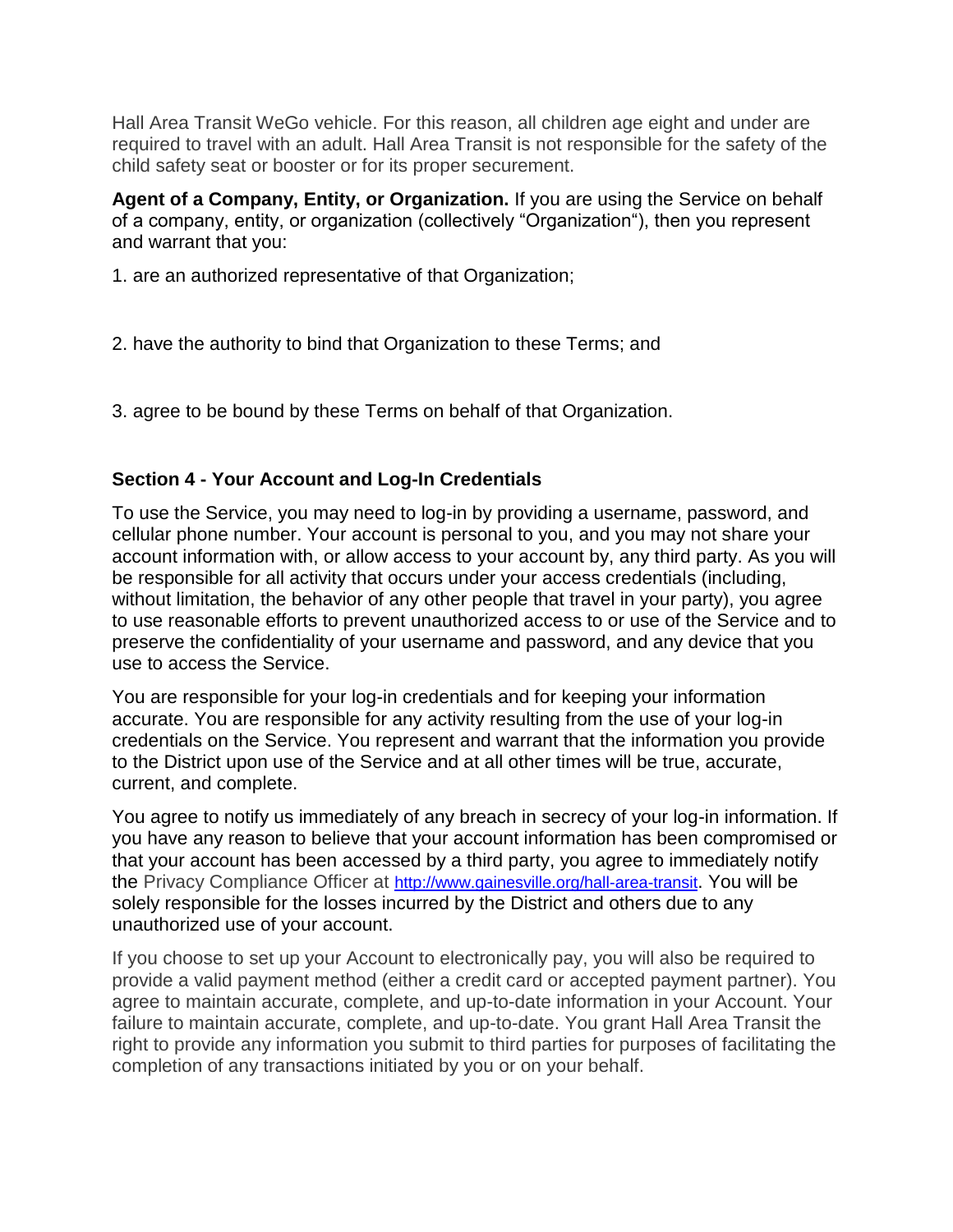There is a risk that unauthorized third parties may engage in illegal activity, such as hacking into Hall Area Transit's security systems or Hall Area Transit's contracted vendors' security system, or by intercepting transmissions of personal information over the Internet. Hall Area Transit is not responsible for any data obtained by third parties in an unauthorized manner.

# **Section 5- License**

Subject to your compliance with these Terms of Service, Hall Area Transit grants you a limited, non-exclusive, non-sublicensable, revocable, non-transferrable license to: (i) access and use the App on your personal mobile device solely in WeGo with your use of the Services; and (ii) access and use any content, information, and related materials that may be made available through the Services, in each case solely for your personal, noncommercial use. Any rights not expressly granted herein are reserved by Hall Area Transit and Hall Area Transit's licensors.

Although Hall Area Transit strives to provide content, information, and related materials that are both useful and accurate, the nature of the data and other information available via the Services is subject to frequent change. Accordingly, the content, information, and related materials available via the Services may not be up-to-date, accurate, or complete at all times.

# **Section 6 - Code of Conduct**

In WeGo with your use of the Services, you agree that you will not:

- Restrict or inhibit any other user from using the Services, including, without limitation, by means of "hacking" or defacing any portion of the Services;
- Use the Services for any unlawful purpose;
- Transmit any software or other materials that contain any viruses, worms, Trojan horses, defects, date bombs, time bombs or other items of a destructive or malicious nature;
- Modify, copy, change, adapt, sub-license, translate, sell, reverse engineer, decompile or disassemble any portion of the Services or otherwise attempt to derive any source code or underlying ideas or algorithms of any part of the Services;
- Remove any copyright, trademark or other proprietary rights notices contained on the Services or "frame" or "mirror" any part of the Services;
- Use any robot, spider, offline reader, site search/retrieval application or other manual or automatic device or process to retrieve, index, data mine or in any way reproduce or circumvent the navigational structure or presentation of the Services or its contents without our prior written consent; or
- Take any action that imposes or may impose an unreasonable or disproportionately large load on our (or our third party providers') infrastructure.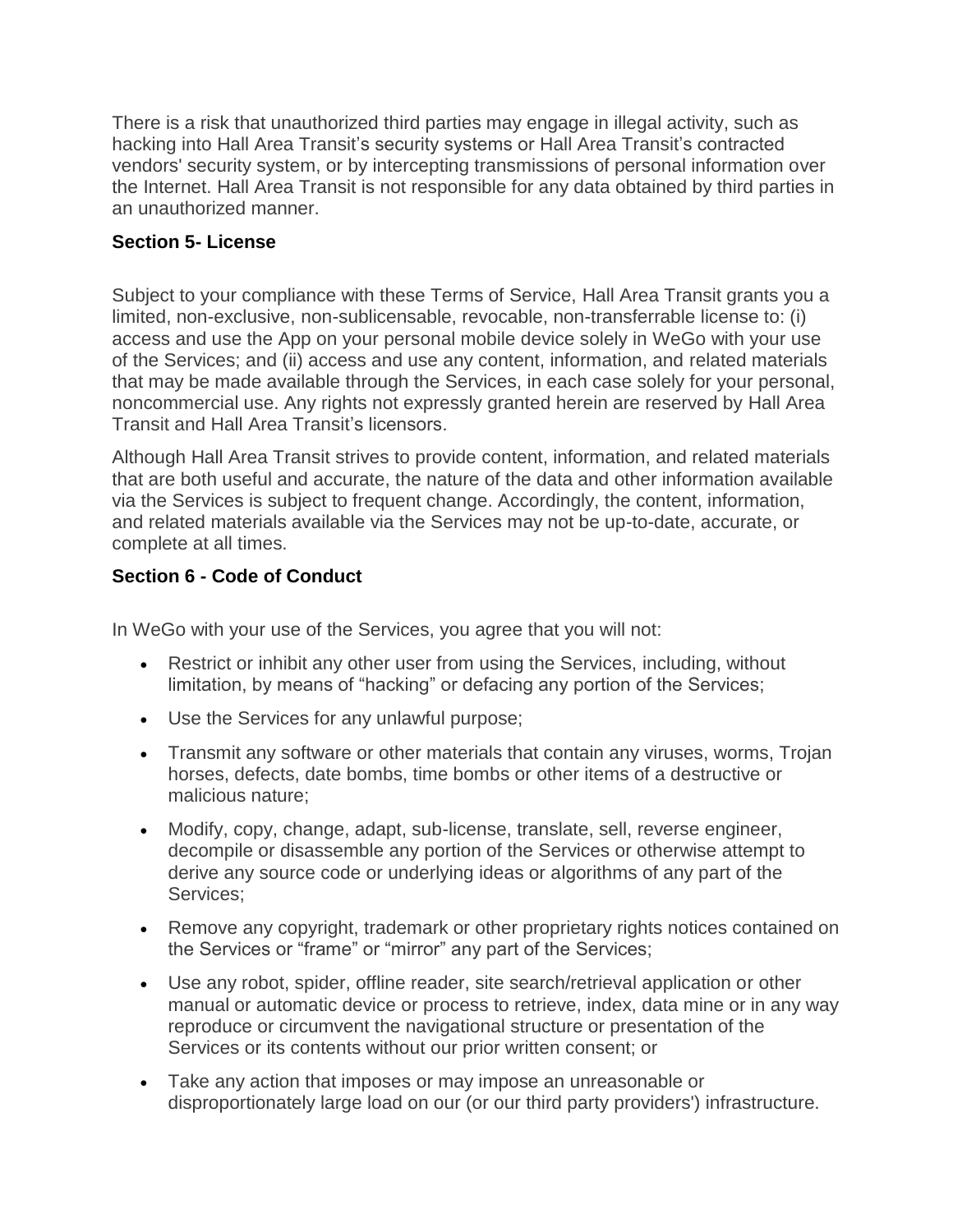## **Section 7 - Mobile Ticketing**

A mobile ticket refers to a type of pass, purchased through the App using an Apple, Android or Windows smartphone or mobile device. The security of your mobile device or pass is your responsibility. In the event that the pass or your mobile device is lost or stolen, Hall Area Transit will not provide a duplicate or replacement pass. Your valid mobile pass should be activated and displayed clearly on the mobile device screen when asked by Hall Area Transit's bus operator or fare enforcement officer to view the mobile pass. A valid mobile pass must be retained during your entire journey. If you are unable to show a valid pass, you may be subject to a fine. If the mobile pass has been damaged or is not readable in any way, the pass becomes invalid and a new one must be purchased. If you delete the App you will also delete your mobile passes. If you reinstall the App on the same device it was deleted, your passes will be downloaded to the device. You cannot print or transfer mobile passes. If you lose or get a new phone, you must contact customer service at 770-503-3330 to transfer passes to your new phone.

### **Section 8 - Consent to Receive Emails and Text Messages**

By creating an Account, you agree that the Services may send you informational emails and text (SMS) messages as part of the normal business operation of your use of the Services. You may opt-out of receiving emails and text (SMS) messages from Hall Area Transit at any time. You acknowledge that opting out of receiving emails or text (SMS) messages may impact your use of the Services.

#### **Section 9 - Network Access and Devices**

You are responsible for obtaining the data network access necessary to use the Services. Your mobile network's data and messaging rates and fees may apply if you access or use the Services from a wireless-enabled device. You are responsible for acquiring and updating compatible hardware or devices necessary to access and use the Services and the Application and any updates thereto. Hall Area Transit does not guarantee that the Services, or any portion thereof, will function on any particular hardware or devices. In addition, the Services may be subject to malfunctions and delays inherent in the use of the Internet and electronic communications.

#### **Section 10 - Disclaimer**

THE SERVICES ARE PROVIDED "AS IS" AND "AS AVAILABLE." HALL AREA TRANSIT DISCLAIMS ALL REPRESENTATIONS AND WARRANTIES, EXPRESS, IMPLIED, OR STATUTORY, NOT EXPRESSLY SET OUT IN THESE TERMS OF SERVICE, INCLUDING THE IMPLIED WARRANTIES OF MERCHANTABILITY, FITNESS FOR A PARTICULAR PURPOSE AND NON-INFRINGEMENT. IN ADDITION, HALL AREA TRANSIT MAKES NO REPRESENTATION, WARRANTY, OR GUARANTEE REGARDING THE RELIABILITY, TIMELINESS, QUALITY, SUITABILITY, OR AVAILABILITY OF THE SERVICES OR ANY SERVICES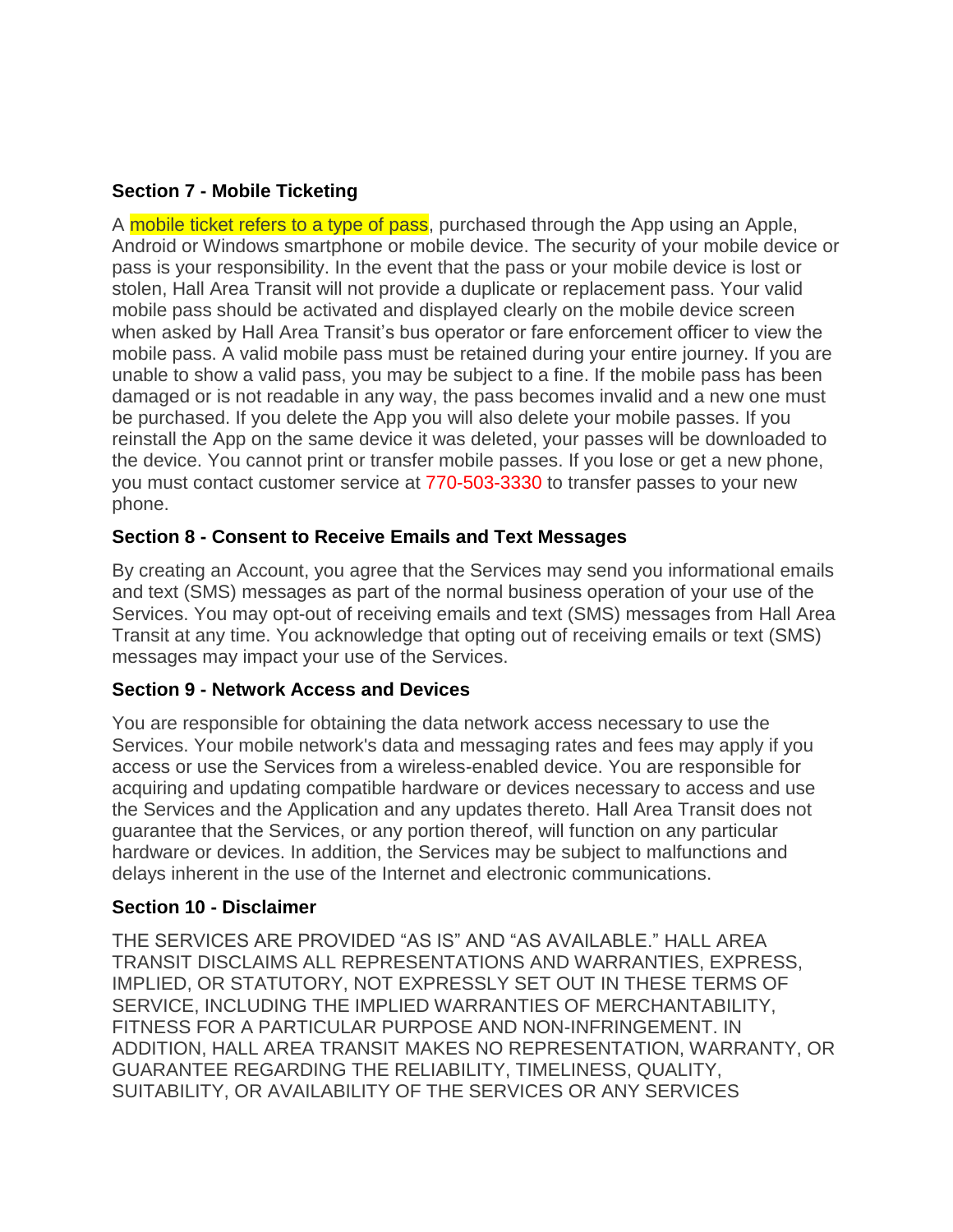REQUESTED THROUGH THE USE OF THE SERVICES, OR THAT THE SERVICES WILL BE UNINTERRUPTED OR ERROR-FREE. YOU AGREE THAT THE ENTIRE RISK ARISING OUT OF YOUR USE OF THE SERVICES, AND ANY SERVICE REQUESTED IN WEGO THEREWITH, REMAINS SOLELY WITH YOU, TO THE MAXIMUM EXTENT PERMITTED UNDER APPLICABLE LAW.

# **Section 11 - Limitation of Liability**

HALL AREA TRANSIT SHALL NOT BE LIABLE FOR INDIRECT, INCIDENTAL, SPECIAL, EXEMPLARY, PUNITIVE, OR CONSEQUENTIAL DAMAGES, INCLUDING LOST PROFITS, LOST DATA, PERSONAL INJURY, OR PROPERTY DAMAGE RELATED TO, IN WEGO WITH, OR OTHERWISE RESULTING FROM ANY USE OF THE SERVICES, EVEN IF HALL AREA TRANSIT HAS BEEN ADVISED OF THE POSSIBILITY OF SUCH DAMAGES. HALL AREA TRANSIT SHALL NOT BE LIABLE FOR ANY DAMAGES, LIABILITY OR LOSSES ARISING OUT OF (1) YOUR USE OF OR RELIANCE ON THE SERVICES; (2) YOUR INABILITY TO ACCESS OR USE THE SERVICES; (3) ANY UNAUTHORIZED ACCESS TO OR USE OF ANY AND ALL PERSONAL INFORMATION AND/OR FINANCIAL INFORMATION STORED ON OUR OR OUR AGENTS' SERVERS; OR (4) ANY ERRORS, MISTAKES, INACCURACIES OR OMISSIONS IN ANY MATERIALS, OR FOR ANY LOSS OR DAMAGE OF ANY KIND INCURRED AS A RESULT OF THE USE OF ANY MATERIALS POSTED, EMAILED, TRANSMITTED OR OTHERWISE MADE AVAILABLE VIA THE SERVICES, EVEN IF HALL AREA TRANSIT HAS BEEN ADVISED OF THE POSSIBILITY OF SUCH DAMAGES. HALL AREA TRANSIT SHALL NOT BE LIABLE FOR DELAY OR FAILURE IN PERFORMANCE RESULTING FROM CAUSES BEYOND HALL AREA TRANSIT'S REASONABLE CONTROL. IN NO EVENT SHALL HALL AREA TRANSIT'S TOTAL LIABILITY TO YOU IN WEGO WITH THE SERVICES FOR ALL DAMAGES, LOSSES, AND CAUSES OF ACTION EXCEED FIVE HUNDRED U.S. DOLLARS (US \$500).

The foregoing notwithstanding, you acknowledge that Hall Area Transit is a special district of the State of Georgia and that Hall Area Transit is subject to and shall comply with the applicable provisions of the California Tort Claims Act, as set out in Government Code, Section 810 et seq. and the remedies authorized therein regarding claims or causes of action that may be asserted by third parties for accident, injury or death.

# **Section 12 - Indemnity**

You agree to indemnify and hold Hall Area Transit and its officers, directors, employees, and agents harmless from any and all claims, demands, losses, liabilities, and expenses (including attorneys' fees), arising out of or in WeGo with: (i) your use of the Services or services obtained through your use of the Services; (ii) your breach or violation of any of these Terms of Service; or (iii) your violation of the rights of any third party, all without, however, waiving any governmental immunity available to Hall Area Transit under California law.

## **Section 13 - Termination**